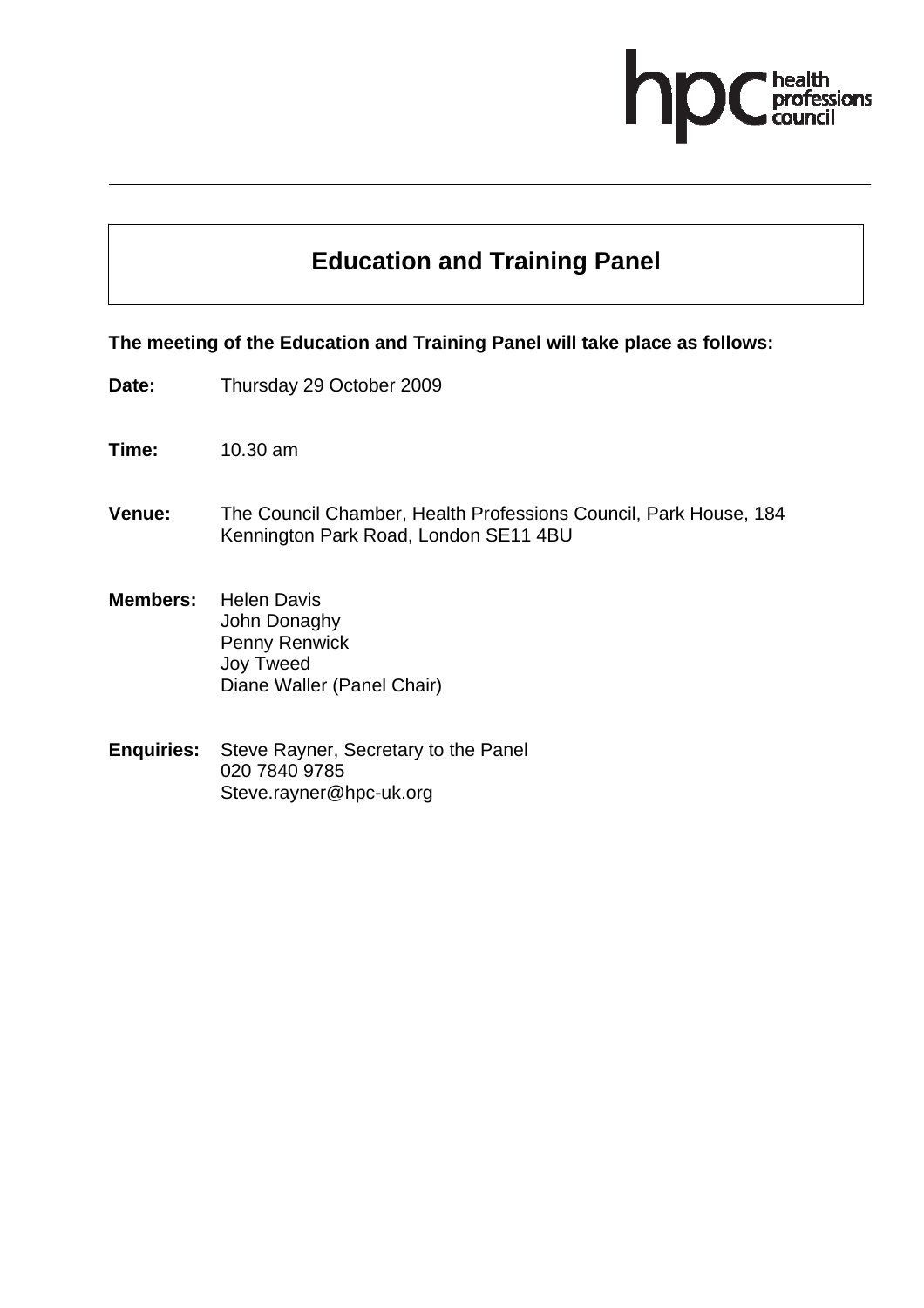Public Agenda

| 1  | <b>Apologies for absence</b>                 |                                                                                                                                                                                   |             |  |  |
|----|----------------------------------------------|-----------------------------------------------------------------------------------------------------------------------------------------------------------------------------------|-------------|--|--|
| 2. | <b>Declarations of conflicts of interest</b> |                                                                                                                                                                                   |             |  |  |
| 3. |                                              | Programme approval                                                                                                                                                                |             |  |  |
|    | А.                                           | Programmes in respect of which approval/ongoing<br>approval is recommended without conditions:                                                                                    | <b>None</b> |  |  |
|    | В.                                           | Programmes in respect of which approval/ongoing<br>approval is recommended subject to conditions:                                                                                 | <b>None</b> |  |  |
|    | C.                                           | Programmes in respect of which approval/ongoing approval<br>is recommended subject to conditions, where the education<br>provider has made observations on the visitors' reports: | <b>None</b> |  |  |
|    | D.                                           | Programmes previously recommended for<br>approval/ongoing approval subject to conditions<br>and which have now been met:                                                          | <b>None</b> |  |  |

**E.** Practitioner psychologist programmes in respect of enclosure 1 **which ongoing approval is recommended:** paper ETP 27/09

| <b>Education provider</b>               | <b>Programme Name</b>                                               | <b>Study mode</b>       |
|-----------------------------------------|---------------------------------------------------------------------|-------------------------|
| University of Edinburgh                 | Doctorate in Clinical Psychology                                    | Flexible &<br>Full time |
| <b>Newcastle University</b>             | Doctorate in Applied Educational<br>Psychology                      | Full time               |
| University of Nottingham                | Doctorate in Applied Educational<br>Psychology                      | Full time               |
| Queen's University of<br><b>Belfast</b> | Doctorate in Educational, Child and<br><b>Adolescent Psychology</b> | Full time               |

# 4. **Annual monitoring**

### **A. Programmes which have been subject to annual monitoring audit and for which continuing enclosure 2 approval is recommended:** paper ETP28/09

| <b>Education Provider</b>        | <b>Programme Name</b>             | <b>Study mode</b> |
|----------------------------------|-----------------------------------|-------------------|
| University of Birmingham         | <b>BSc (Hons) Physiotherapy</b>   | Flexible          |
| University of Birmingham         | <b>BSc (Hons) Physiotherapy</b>   | <b>Full Time</b>  |
| <b>University College London</b> | <b>BSc (Hons) Speech Sciences</b> | <b>Full Time</b>  |
| <b>University College London</b> | MSc Speech and Language Sciences  | <b>Full Time</b>  |
| University of East Anglia        | <b>BSc (Hons) Physiotherapy</b>   | <b>Full Time</b>  |

| Date         | Ver. | Dept/Cmte Doc Type |     | Title                        | <b>Status</b> | Int. Aud.     |
|--------------|------|--------------------|-----|------------------------------|---------------|---------------|
| 2009-09-11 a |      | FTC.               | AGD | Education and Training Panel | Final         | <b>Public</b> |
|              |      |                    |     | agenda                       | DD: None      | RD: None      |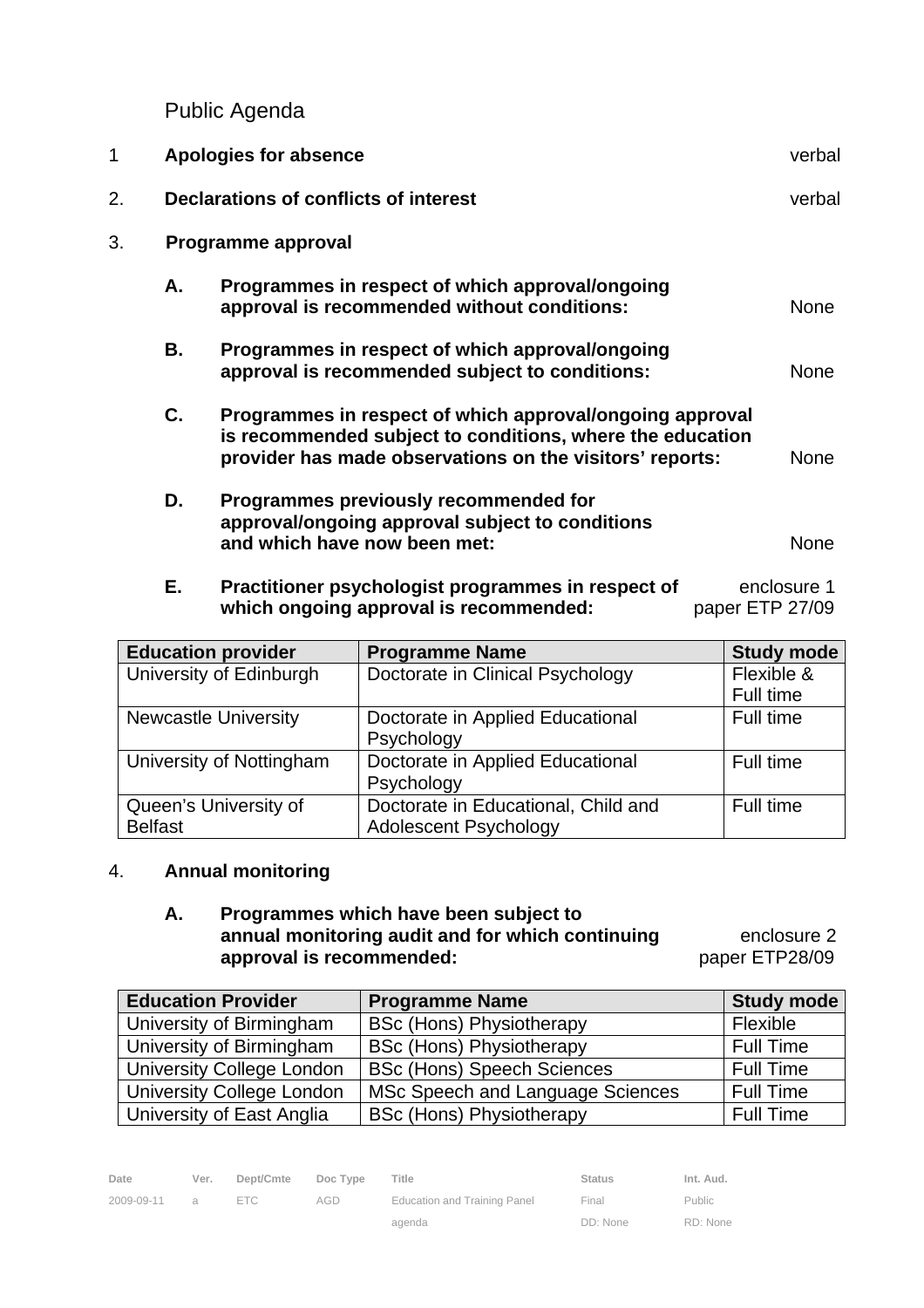## **A (continuing approval recommended) continued**

| <b>Education Provider</b> | <b>Programme Name</b>                     | <b>Study mode</b> |
|---------------------------|-------------------------------------------|-------------------|
| University of East Anglia | <b>MSc Physiotherapy</b>                  | <b>Full Time</b>  |
| University of Manchester  | BSc (Hons) Speech and Language<br>Therapy | <b>Full Time</b>  |

- **B. Programmes which have been subject to annual monitoring audit and for which an approval visit is recommended:** None
- **C. Programmes for which annual monitoring declarations have been received and for which the Panel is asked to confirm continuing approval: None None**

- 5**. Major changes** 
	- **A.** Programmes which have been subject to **EXACT AND EXACT EXACT** Programmes which have been subject to **major change and for which continuing approval paper ETP 29/09 is recommended:**

| <b>Education Provider</b>        | <b>Programme Name</b>                        | <b>Study mode</b> |
|----------------------------------|----------------------------------------------|-------------------|
| University of Brighton           | <b>BSc (Hons) Applied Biomedical Science</b> | <b>Full Time</b>  |
| <b>University College London</b> | MSc Speech and Language Sciences             | <b>Full Time</b>  |
| University of Hull               | <b>Allied Health Professionals</b>           | <b>Part Time</b>  |
|                                  | <b>Supplementary Prescribing</b>             |                   |

- **B. Programmes which have been subject to major change and for which an approval visit is recommended:** None 6. **Requests for cancellation or rescheduling of visit:** None
- 7. **Programmes in respect of which approval/ongoing approval is recommended subject to conditions, where the education provider has made observations on the visitors' reports:** None

#### **Resolution**

The Committee is invited to adopt one or more of the following:

'The Committee hereby resolves that the remainder of the meeting shall be held in private, because the matters being discussed relate to one or more of the following;

- (1) information relating to a registrant, former registrant or applicant for registration:
- (2) information relating to an employee or officer holder, former employee or applicant for any post or office;

| Date               | Ver. | Dept/Cmte Doc Type |     | Title                        | <b>Status</b> | Int. Aud. |
|--------------------|------|--------------------|-----|------------------------------|---------------|-----------|
| $2009 - 09 - 11$ a |      | FTC.               | AGD | Education and Training Panel | Final         | Public    |
|                    |      |                    |     | agenda                       | DD: None      | RD: None  |